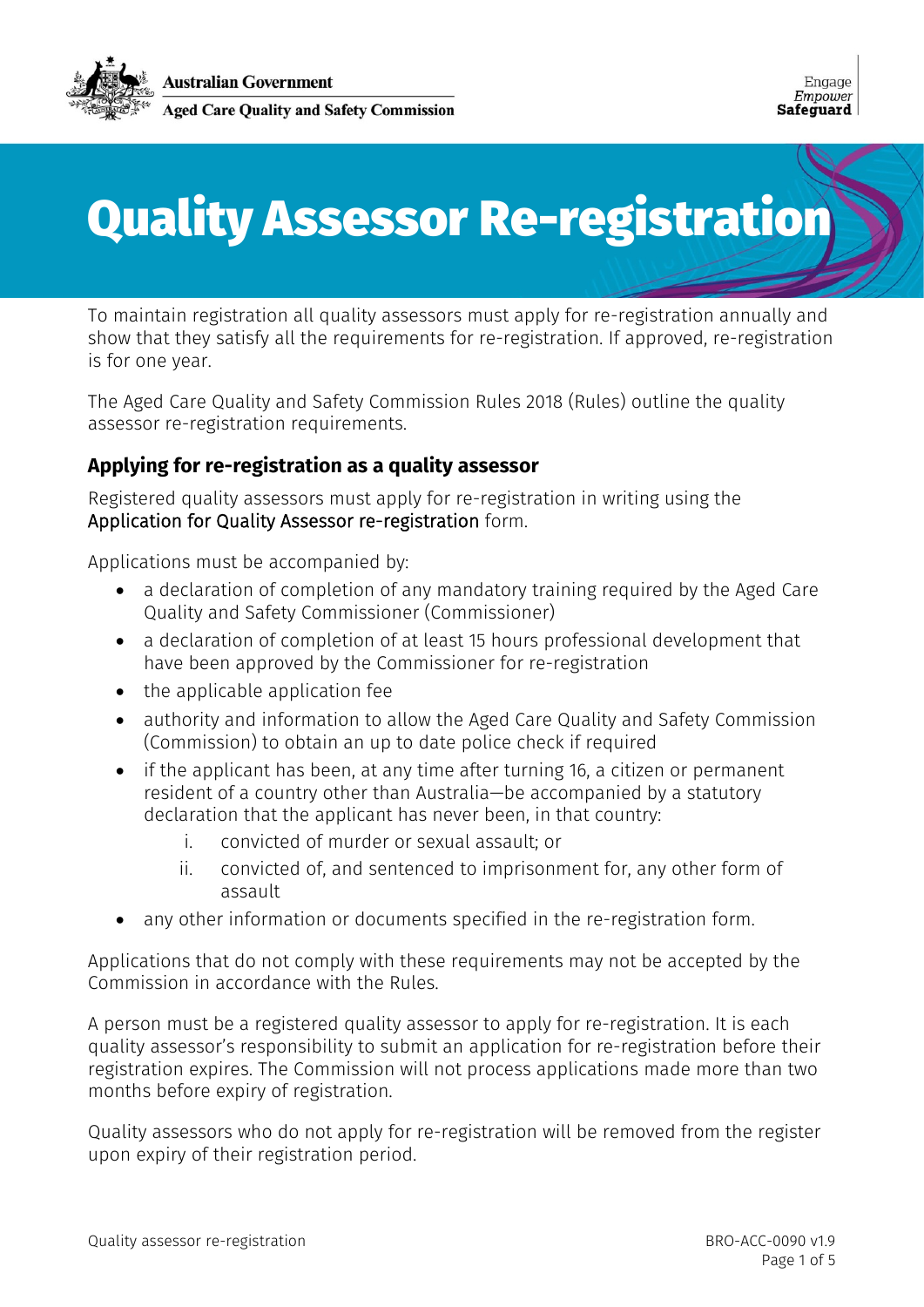#### Re-registration application fee

The <u>Commission's website.</u>1 provides details on the re-registration application fee. The fee is adjusted on 1 July each year in line with the consumer price index.

This is a fee for lodgement and processing of the re-registration application. It is nonrefundable, including where applications are unsuccessful.

#### Professional development (PD)

A quality assessor must undertake a minimum of 15 hours professional development approved by the Commission as relevant to the role of a quality assessor during the period of registration; that is 12 months prior to their registration expiry.

The Commissioner will make available 10 or more hours of PD training annually to quality assessors engaged to conduct assessments for the Commission. Quality assessors must undertake a minimum of 10 hours of PD developed, delivered or pre-approved by the Commissioner, as well as any mandatory training required by the Commissioner to reregister as a quality assessor.

Quality assessors applying to be re-registered are required to submit a declaration that they have complied with the PD requirements for re-registration and submit a log of the PD undertaken.

Guidance on PD has been developed to support quality assessors understand and meet their professional development obligations to re-register as a quality assessor.

If a quality assessor does not meet the PD requirements, this may result in a refusal or cancellation of the quality assessor's registration.

#### Nursing and other health profession registration

Quality assessors who are registered as a nurse or other health profession must provide evidence of their current registration with the Australian Health Practitioner Regulation Agency.

## National Criminal History Checks and Statutory Declaration

A requirement for re-registration is a police report issued no more than two years previous. We will arrange for police checks as required.

Anyone who has been a citizen or permanent resident of a country other than Australia since turning 16 years of age is required to provide a statutory declaration that they have not been convicted of these offences.

-

<sup>1</sup> [https://www.agedcarequality.gov.au](https://www.agedcarequality.gov.au/)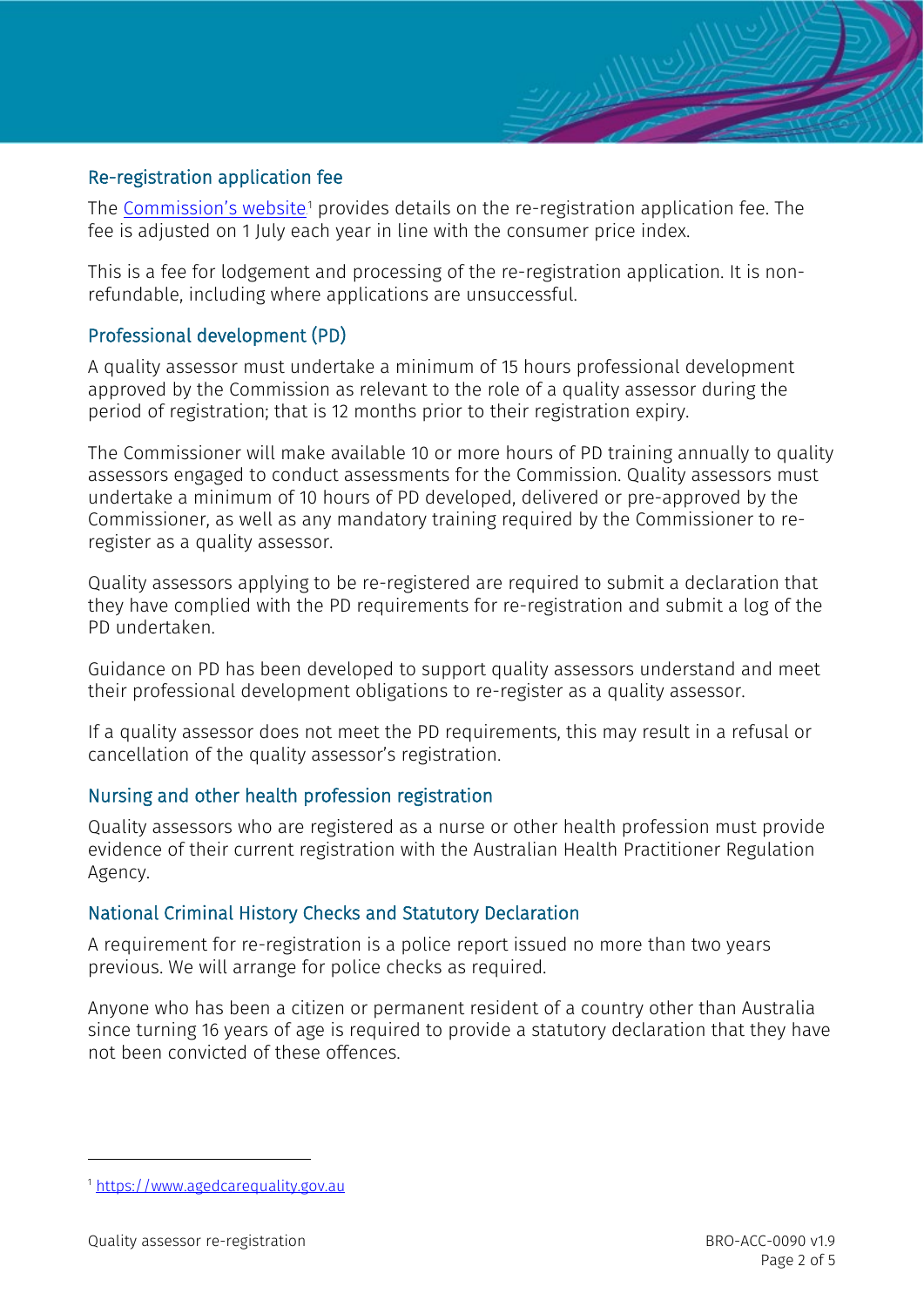## **Decision to re-register a person as a quality assessor**

A delegate of the Commissioner will make a decision on whether to re-register a person as a quality assessor based on the following:

- the person has complied with the obligations as a quality assessor listed below
- the person has completed not less than 15 hours professional development approved by the Commissioner, including any mandatory training
- the person's performance of their functions and exercise of powers as a quality assessor was satisfactory
- a police report issued for the person not more than 2 years before the end of the person's current period of registration as a quality assessor does not record that the person has been:
	- i. convicted of murder or sexual assault; or
	- ii. convicted of and sentenced to imprisonment for any other form of assault
- if the applicant has been, at any time after turning 16, a citizen or permanent resident of a country other than Australia, a statutory declaration states that the applicant has never been, in that country:
	- i. convicted of murder or sexual assault; or
	- ii. convicted of, and sentenced to imprisonment for, any other form of assault
- the applicant meets any other requirements specified by the Commissioner; this includes:
	- i. compliance with POL-ACC-0040 Conflict of Interest: Quality Assessor policy
	- ii. the applicant not having any current parallel engagement with the aged care or health care industry.

## Obligations as a registered quality assessor

Quality assessors must comply with the following obligations in order to retain registration as a quality assessor or to re-register as a quality assessor:

- adhere to the Quality Assessor Code of Conduct (at Attachment A)
- complete any mandatory training required by the Commissioner
- complete not less than 15 hours professional development annually as approved by the Commissioner, including any mandatory training
- conduct a minimum of two comprehensive performance assessments as a quality assessor in the 12 months prior to the expiration of the registration
- inform the Commissioner if convicted of a serious offence (murder or sexual assault or convicted of and sentenced to imprisonment for any other form of assault)
- complete a Conflict of Interest declaration and comply with the Quality Assessor Conflict of Interest Policy
- not have any current parallel engagement with the aged care or health care industry unless otherwise approved due to circumstances specified by the Commissioner.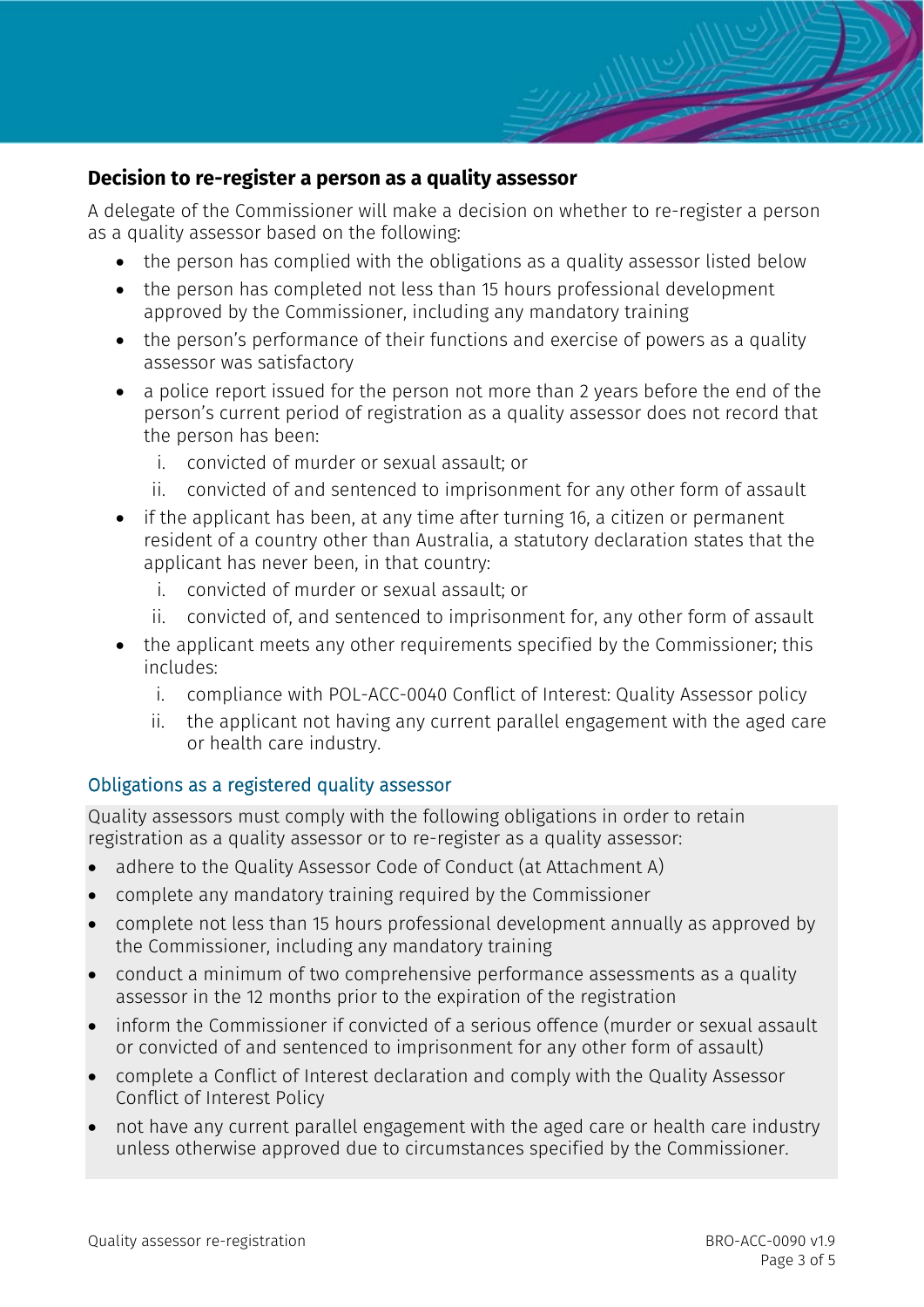The Commission has applied the definition of 'parallel aged care or health care industry engagement' as relating to current:

- ongoing, non-ongoing, temporary or casual employment in the aged care industry
- provision of consultancy, advice, coaching, expertise or training within the aged care industry
- ongoing, non-ongoing, temporary or casual employment in the health care industry where the predominant focus is on supporting aged care
- ongoing, non-ongoing, temporary or casual employment in another industry where the predominant focus is on supporting aged care
- ongoing, non-ongoing, temporary or casual employment with a state/territory government in a role which supports or is related to aged care
- occupancy of a position on a board or governing body of an aged care provider
- holding individual membership of an aged care peak or representative body.

# **Cancellation of quality assessor registration**

Registration as a quality assessor must be cancelled if:

- the person is convicted of murder or sexual assault
- the person is convicted of, and sentenced to imprisonment for any other form of assault
- the person requests, in writing, the Commissioner to do so.

Registration as a quality assessor may be cancelled if:

- the person's performance of the functions and exercise of the powers as a quality assessor has not been satisfactory
- the person has failed to comply with their obligations as a quality assessor or failed to fulfil any other requirement specified by the Commissioner.

If a quality assessor's registration is cancelled or if the quality assessor does not intend on re-registering, their identity card must be returned to the Commission. Under section 74(4) of the Aged Care Quality and Safety Commission Act 2018, it is an offence if a person does not return their identity card within 14 days after ceasing to be a quality assessor.

## **Reconsideration of decision**

If a decision has been made to cancel or refuse a person's registration as a quality assessor, the person may request for the decision to be reconsidered by the Commission. The request must be made in writing, set out the reasons for the reconsideration and be given to the Commission within 14 days after being notified of the decision. For more information about the reconsideration process please refer to the [Commission's](https://www.agedcarequality.gov.au/)  <u>[website](https://www.agedcarequality.gov.au/)</u>?.

-

<sup>2</sup> [https://www.agedcarequality.gov.au](https://www.agedcarequality.gov.au/)